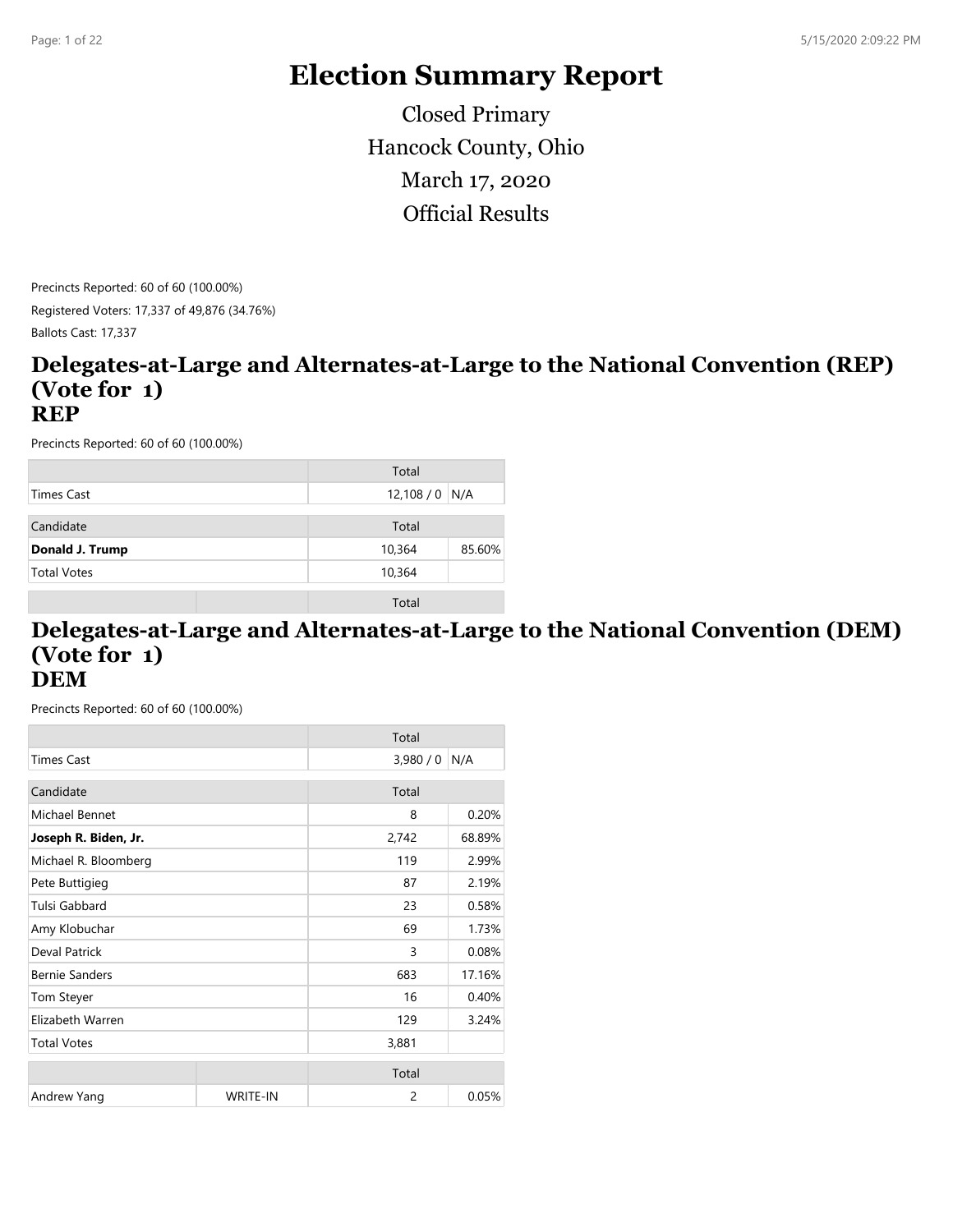#### **District Delegates and District Alternates to the National Convention (REP) (Vote for 1) REP**

Precincts Reported: 60 of 60 (100.00%)

|                    | Total          |        |
|--------------------|----------------|--------|
| Times Cast         | $12,108/0$ N/A |        |
|                    |                |        |
| Candidate          | Total          |        |
| Donald J. Trump    | 10,153         | 83.85% |
| <b>Total Votes</b> | 10,153         |        |
|                    |                |        |

Total

#### **Representative to Congress 5th District (REP) (Vote for 1) REP**

Precincts Reported: 60 of 60 (100.00%)

|                    | Total            |
|--------------------|------------------|
| Times Cast         | 12,108 / 0 N/A   |
| Candidate          | Total            |
| <b>Bob Latta</b>   | 84.48%<br>10,229 |
| <b>Total Votes</b> | 10,229           |
|                    | Total            |

#### **Representative to Congress 5th District (DEM) (Vote for 1) DEM**

Precincts Reported: 60 of 60 (100.00%)

|                     | Total           |
|---------------------|-----------------|
| <b>Times Cast</b>   | 3,980/0<br>N/A  |
| Candidate           | Total           |
| M. Xavier Carrigan  | 718<br>18.04%   |
| Gene Redinger       | 20.58%<br>819   |
| <b>Nick Rubando</b> | 35.13%<br>1,398 |
| <b>Total Votes</b>  | 2,935           |
|                     | Total           |

#### **Justice of the Supreme Court 1-1-2021 (REP) (Vote for 1) REP**

|                          | Total           |
|--------------------------|-----------------|
| Times Cast               | $12,108/0$ N/A  |
| Candidate                | Total           |
| <b>Sharon L. Kennedy</b> | 9,281<br>76.65% |
| <b>Total Votes</b>       | 9,281           |
|                          | Total           |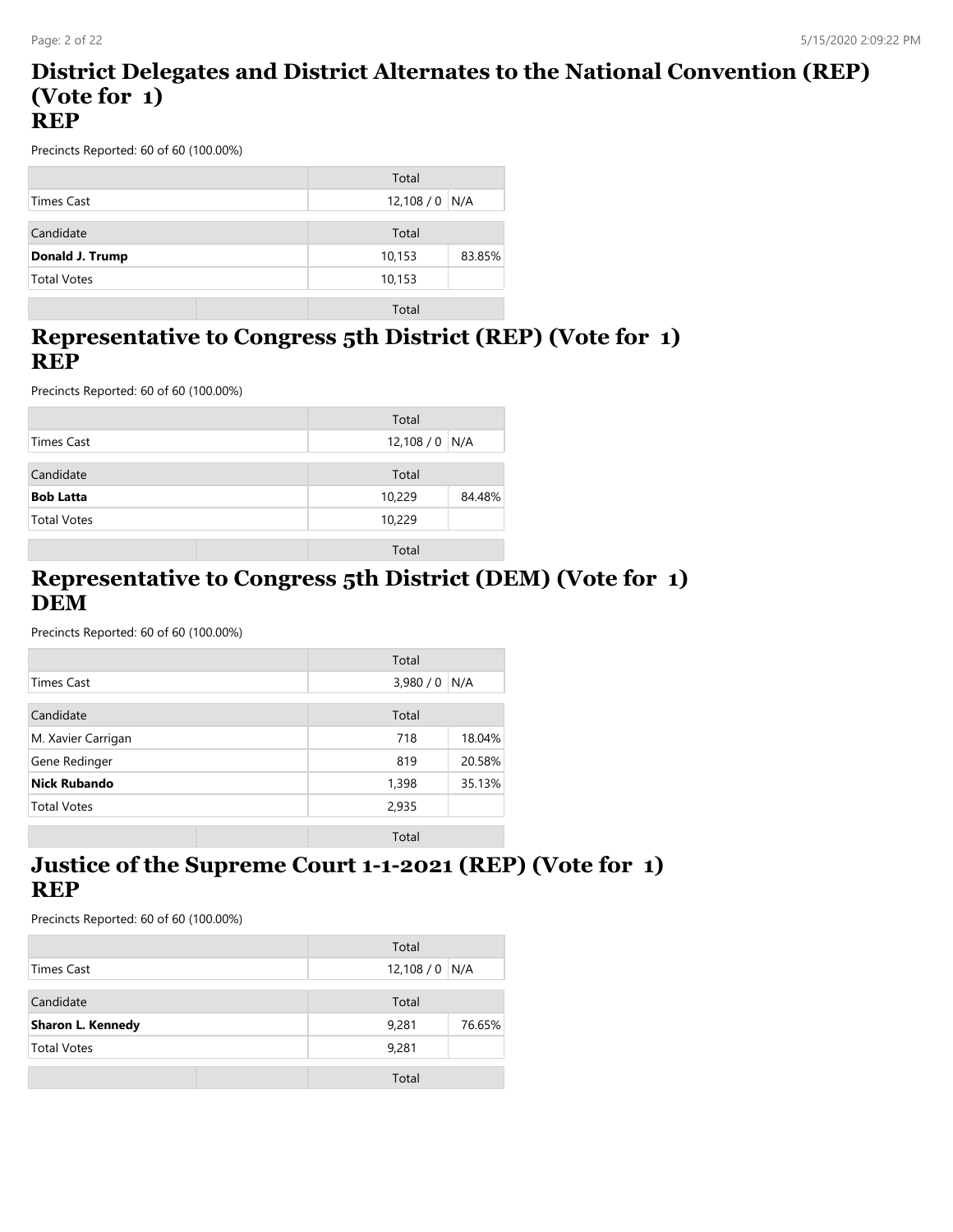### **Justice of the Supreme Court 1-1-2021 (DEM) (Vote for 1) DEM**

Precincts Reported: 60 of 60 (100.00%)

|                    | Total           |
|--------------------|-----------------|
| Times Cast         | $3,980/0$ N/A   |
| Candidate          | Total           |
| John P. O'Donnell  | 70.18%<br>2,793 |
| <b>Total Votes</b> | 2,793           |
|                    | Total           |

#### **Justice of the Supreme Court 1-2-2021 (REP) (Vote for 1) REP**

Precincts Reported: 60 of 60 (100.00%)

|                    | Total            |
|--------------------|------------------|
| Times Cast         | 12,108 / 0 $N/A$ |
| Candidate          | Total            |
| Judi French        | 8,939<br>73.83%  |
| <b>Total Votes</b> | 8,939            |
|                    | Total            |

#### **Justice of the Supreme Court 1-2-2021 (DEM) (Vote for 1) DEM**

Precincts Reported: 60 of 60 (100.00%)

|                    | Total           |
|--------------------|-----------------|
| Times Cast         | $3,980/0$ N/A   |
|                    |                 |
| Candidate          | Total           |
| Jennifer Brunner   | 72.31%<br>2,878 |
| <b>Total Votes</b> | 2,878           |
|                    |                 |
|                    | Total           |

#### **Justice of the Court of Appeals 3rd District (REP) (Vote for 1) REP**

|                       | Total           |
|-----------------------|-----------------|
| Times Cast            | $12,108/0$ N/A  |
| Candidate             | Total           |
| <b>Mark C. Miller</b> | 81.26%<br>9,839 |
| <b>Total Votes</b>    | 9,839           |
|                       | Total           |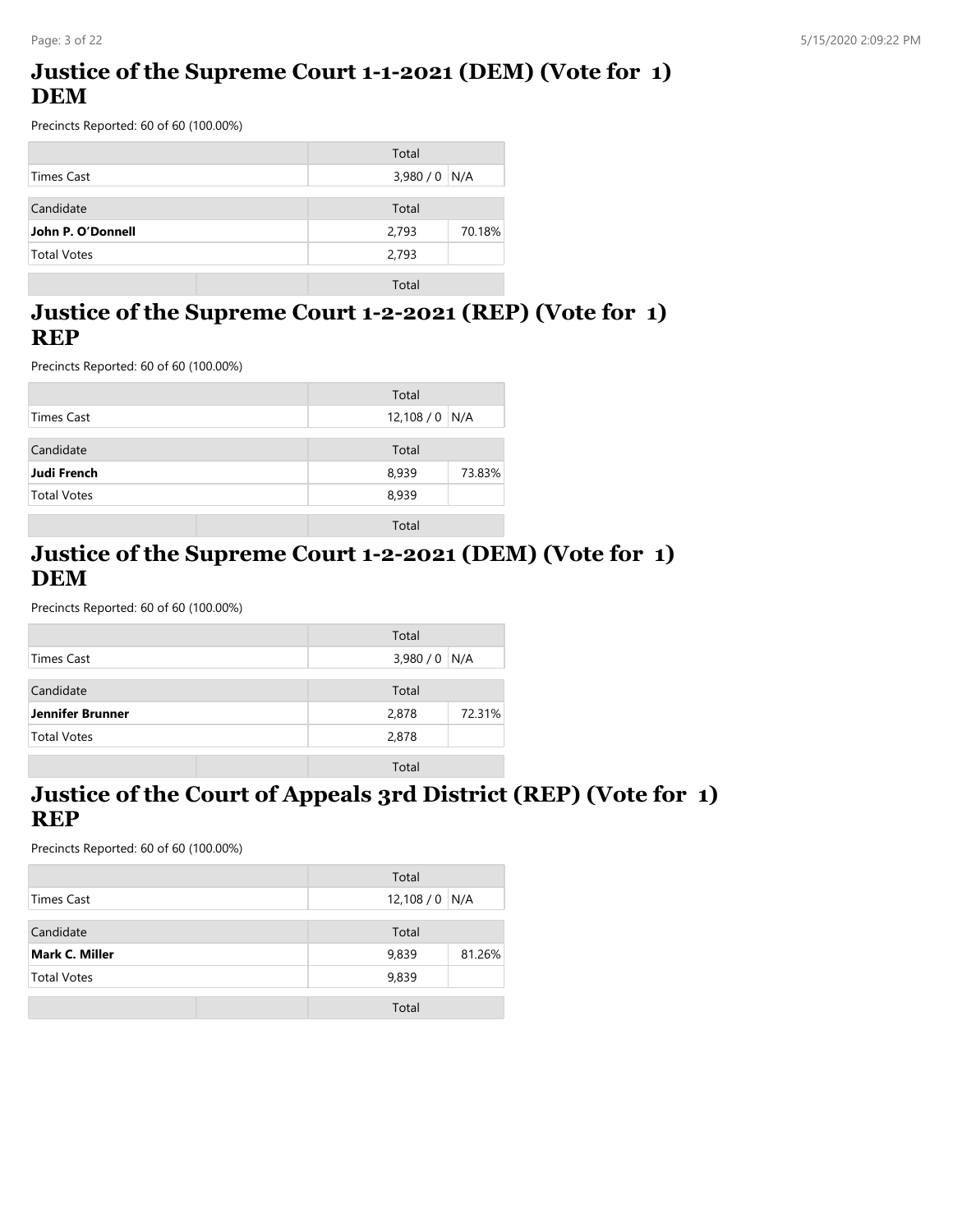### **Member of State Central Committee, Man (REP) (Vote for 1) REP**

Precincts Reported: 60 of 60 (100.00%)

|                           | Total            |
|---------------------------|------------------|
| Times Cast                | 12,108 / 0 $N/A$ |
| Candidate                 | Total            |
| <b>Robert E. Campbell</b> | 74.80%<br>9,057  |
| <b>Total Votes</b>        | 9,057            |
|                           | Total            |

#### **Member of State Central Committee, Woman (REP) (Vote for 1) REP**

Precincts Reported: 60 of 60 (100.00%)

|                         | Total           |
|-------------------------|-----------------|
| Times Cast              | $12,108/0$ N/A  |
| Candidate               | Total           |
| <b>Gina R. Campbell</b> | 74.39%<br>9,007 |
| <b>Total Votes</b>      | 9,007           |
|                         | Total           |

#### **Member of State Central Committee 5th (LIB) (Vote for 2) LIB**

Precincts Reported: 60 of 60 (100.00%)

|                         | Total |        |
|-------------------------|-------|--------|
| Times Cast              | 18/0  | N/A    |
|                         |       |        |
| Candidate               | Total |        |
| <b>Don Kissick</b>      | 15    | 41.67% |
| No Valid Petition Filed |       |        |
| <b>Total Votes</b>      | 15    |        |
|                         |       |        |
|                         | Total |        |

### **State Representative (REP) (Vote for 1) REP**

|                    | Total           |
|--------------------|-----------------|
| Times Cast         | $12,108/0$ N/A  |
|                    |                 |
| Candidate          | Total           |
| <b>Jon Cross</b>   | 79.71%<br>9,651 |
| <b>Total Votes</b> | 9,651           |
|                    |                 |
|                    | Total           |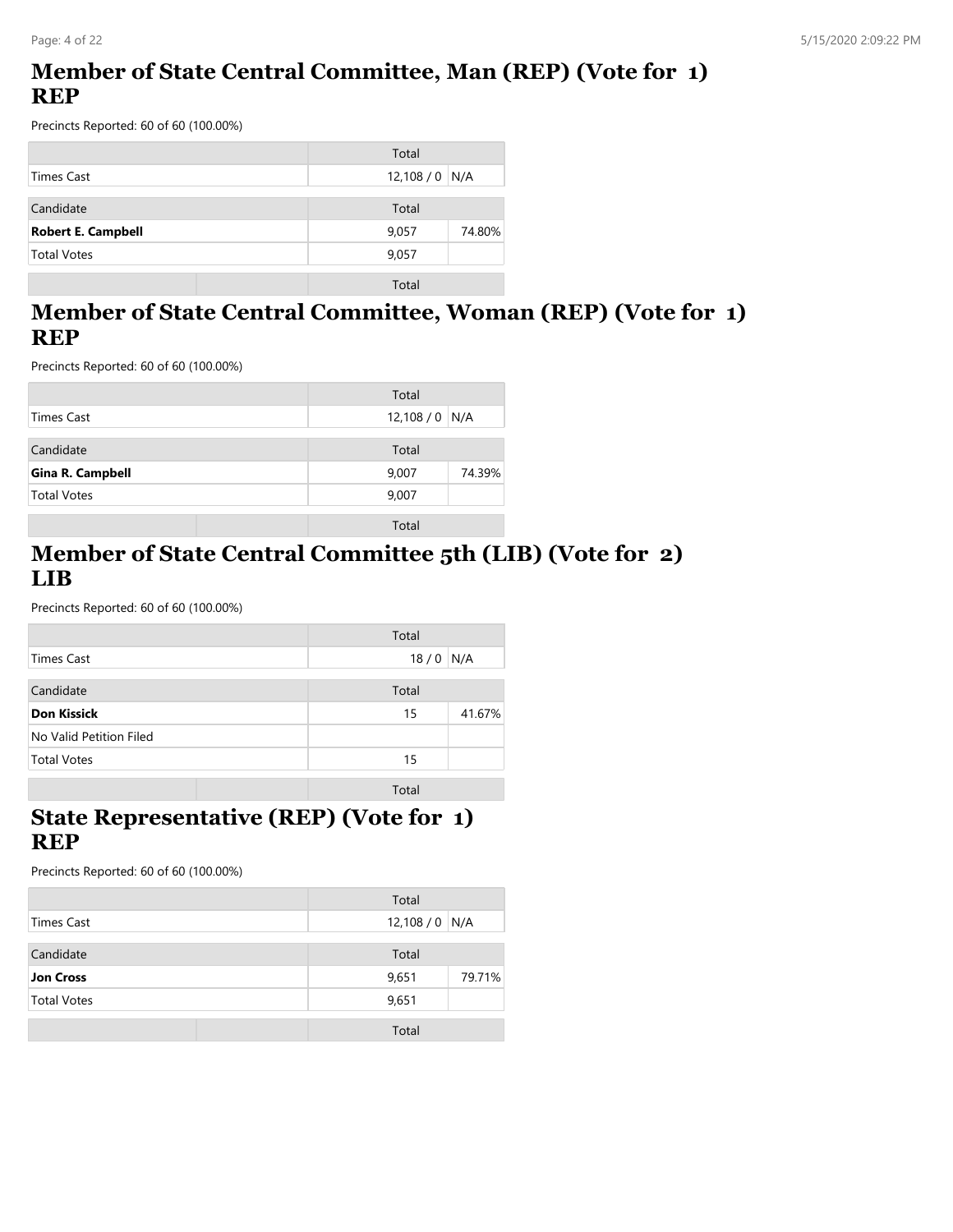### **Judge of the Court of Common Pleas (REP) (Vote for 1) REP**

Precincts Reported: 60 of 60 (100.00%)

|                    | Total           |
|--------------------|-----------------|
| Times Cast         | $12,108/0$ N/A  |
| Candidate          | Total           |
| Jonathan P. Starn  | 9,651<br>79.71% |
| <b>Total Votes</b> | 9,651           |
|                    | Total           |

#### **Judge of the Court of Common Pleas Probate & Juvenile (REP) (Vote for 1) REP**

Precincts Reported: 60 of 60 (100.00%)

|                    | Total           |
|--------------------|-----------------|
| Times Cast         | $12,108/0$ N/A  |
| Candidate          | Total           |
| Kristen K. Johnson | 78.58%<br>9,515 |
| <b>Total Votes</b> | 9,515           |
|                    | Total           |

#### **County Commissioner 1-2-2021 (REP) (Vote for 1) REP**

Precincts Reported: 60 of 60 (100.00%)

|                    | Total            |
|--------------------|------------------|
| Times Cast         | 12,108 / 0   N/A |
|                    |                  |
| Candidate          | Total            |
| <b>Mike Pepple</b> | 9,294<br>76.76%  |
| <b>Total Votes</b> | 9,294            |
|                    |                  |
|                    | Total            |

#### **County Commissioner 1-2-2021 (DEM) (Vote for 1) DEM**

|                      | Total           |
|----------------------|-----------------|
| Times Cast           | $3,980/0$ N/A   |
| Candidate            | Total           |
| <b>Bruce Workman</b> | 67.79%<br>2,698 |
|                      |                 |
| <b>Total Votes</b>   | 2,698           |
|                      | Total           |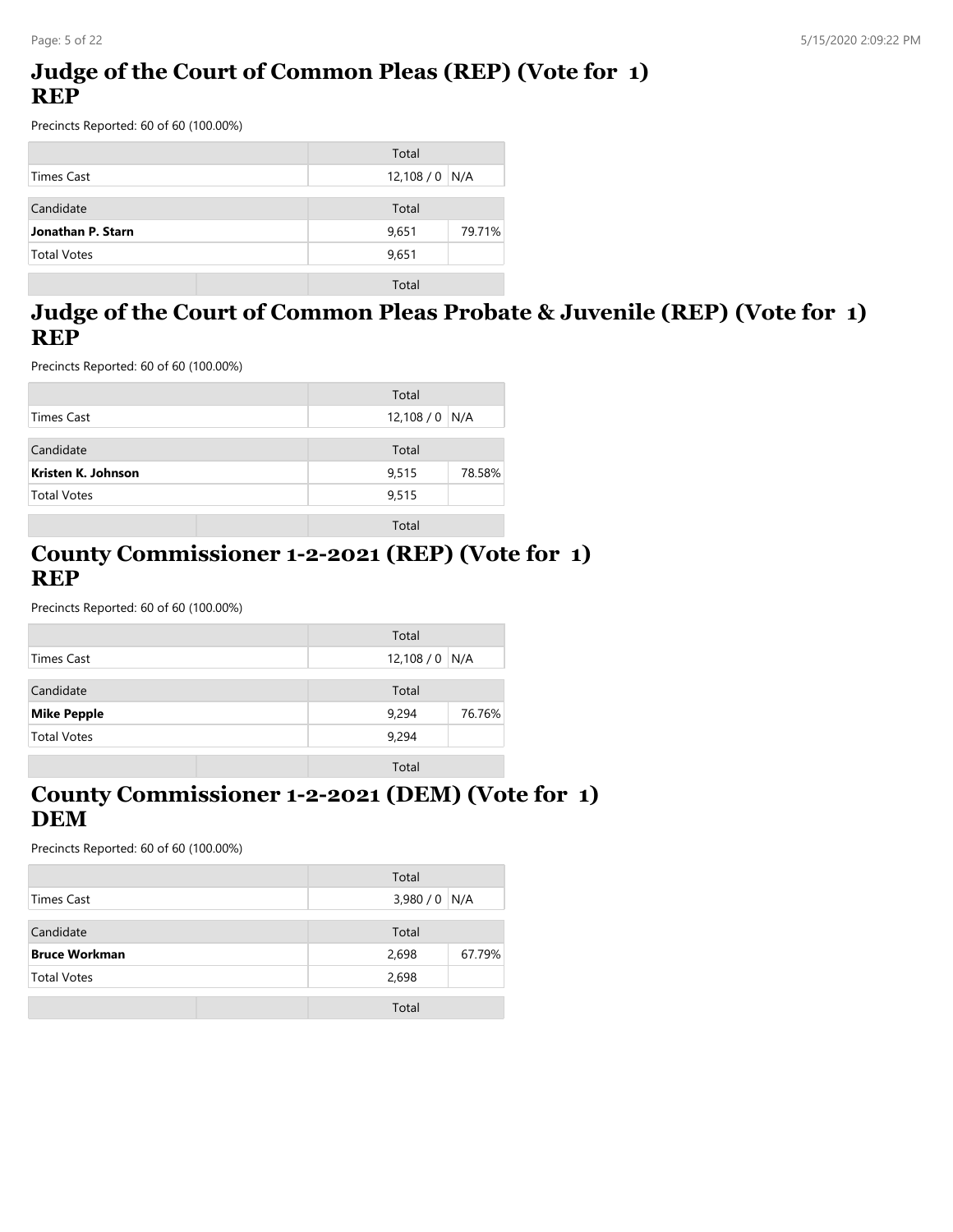### **County Commissioner 1-3-2021 (REP) (Vote for 1) REP**

Precincts Reported: 60 of 60 (100.00%)

|                           | Total           |
|---------------------------|-----------------|
| Times Cast                | 12,108/0<br>N/A |
| Candidate                 | Total           |
| <b>William L. Bateson</b> | 5,763<br>47.60% |
| Miranda M. Lobdell        | 13.80%<br>1,671 |
| Michael Recker            | 3,370<br>27.83% |
| <b>Total Votes</b>        | 10,804          |
|                           | Total           |

### **County Commissioner 1-3-2021 (DEM) (Vote for 1) DEM**

Precincts Reported: 60 of 60 (100.00%)

|                           | Total           |
|---------------------------|-----------------|
| Times Cast                | $3,980/0$ N/A   |
| Candidate                 | Total           |
| <b>Ronald L. DeCooman</b> | 65.03%<br>2,588 |
| <b>Total Votes</b>        | 2,588           |
|                           | Total           |

#### **Prosecuting Attorney (REP) (Vote for 1) REP**

Precincts Reported: 60 of 60 (100.00%)

|                          | Total           |
|--------------------------|-----------------|
| Times Cast               | $12,108/0$ N/A  |
| Candidate                | Total           |
| <b>Phillip A. Riegle</b> | 81.09%<br>9,818 |
| <b>Total Votes</b>       | 9,818           |
|                          | Total           |

### **Clerk of the Court of Common Pleas (REP) (Vote for 1) REP**

|                             | Total          |        |
|-----------------------------|----------------|--------|
| Times Cast                  | $12,108/0$ N/A |        |
| Candidate                   | Total          |        |
| <b>Cathy Prosser Wilcox</b> | 9,731          | 80.37% |
| <b>Total Votes</b>          | 9,731          |        |
|                             | Total          |        |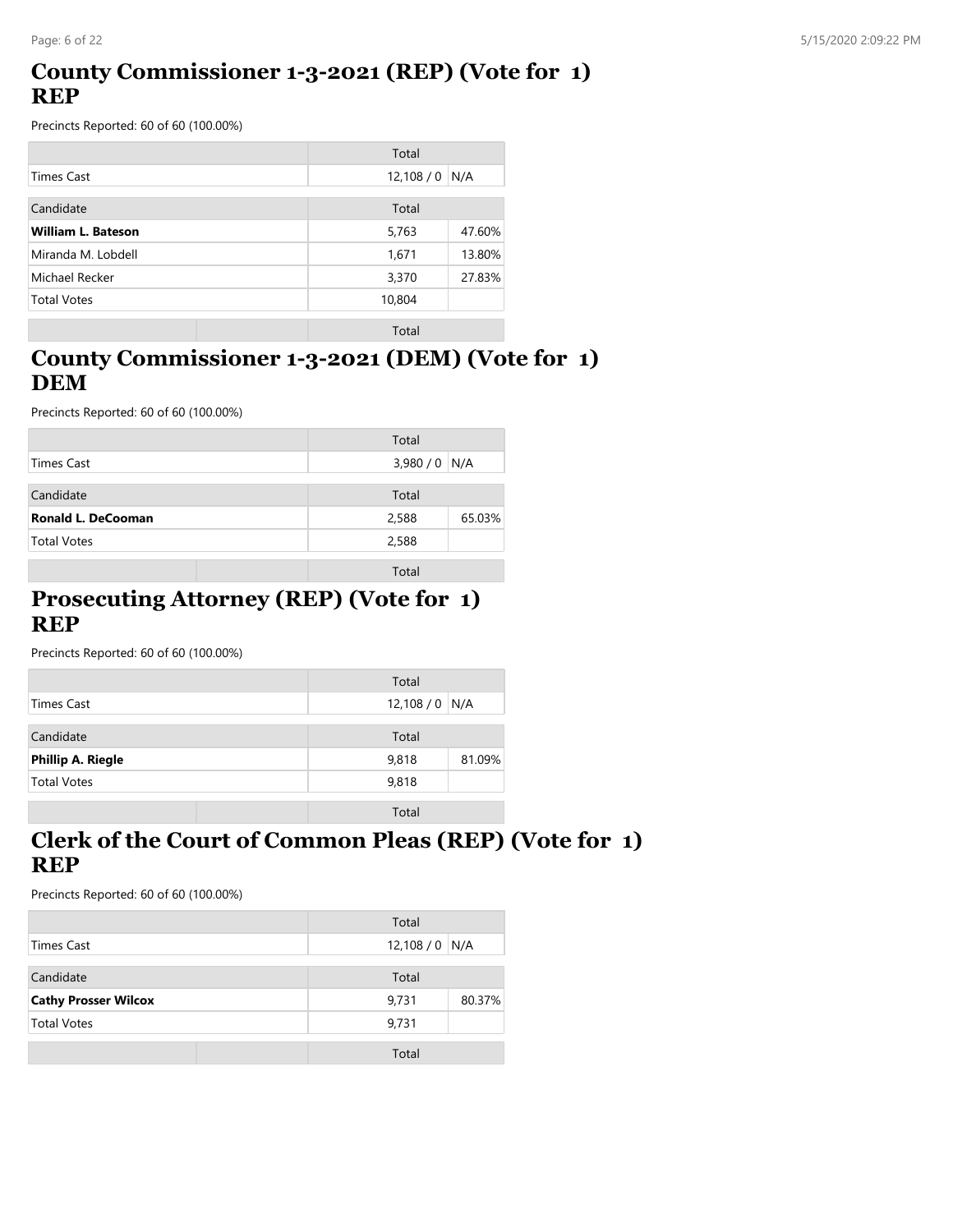#### Page: 7 of 22 5/15/2020 2:09:22 PM

#### **Sheriff (REP) (Vote for 1) REP**

Precincts Reported: 60 of 60 (100.00%)

|                    | Total    |        |
|--------------------|----------|--------|
| <b>Times Cast</b>  | 12,108/0 | N/A    |
| Candidate          | Total    |        |
| Michael E. Heldman | 7,787    | 64.31% |
| Tim Saltzman       | 3,213    | 26.54% |
| Verl Warnimont     | 918      | 7.58%  |
| <b>Total Votes</b> | 11,918   |        |
|                    | Total    |        |

#### **County Recorder (REP) (Vote for 1) REP**

Precincts Reported: 60 of 60 (100.00%)

|                         | Total           |
|-------------------------|-----------------|
| Times Cast              | $12,108/0$ N/A  |
| Candidate               | Total           |
| <b>Tracy L. Coldren</b> | 78.85%<br>9,547 |
| <b>Total Votes</b>      | 9,547           |
|                         | Total           |

#### **County Treasurer (REP) (Vote for 1) REP**

Precincts Reported: 60 of 60 (100.00%)

|                    | Total           |
|--------------------|-----------------|
| Times Cast         | $12,108/0$ N/A  |
| Candidate          | Total           |
| J. Steve Welton    | 9,984<br>82.46% |
| <b>Total Votes</b> | 9,984           |
|                    | Total           |

### **County Engineer (REP) (Vote for 1) REP**

|                    | Total          |        |
|--------------------|----------------|--------|
| Times Cast         | $12,108/0$ N/A |        |
| Candidate          | Total          |        |
| Douglas E. Cade    | 9,371          | 77.40% |
| <b>Total Votes</b> | 9,371          |        |
|                    | Total          |        |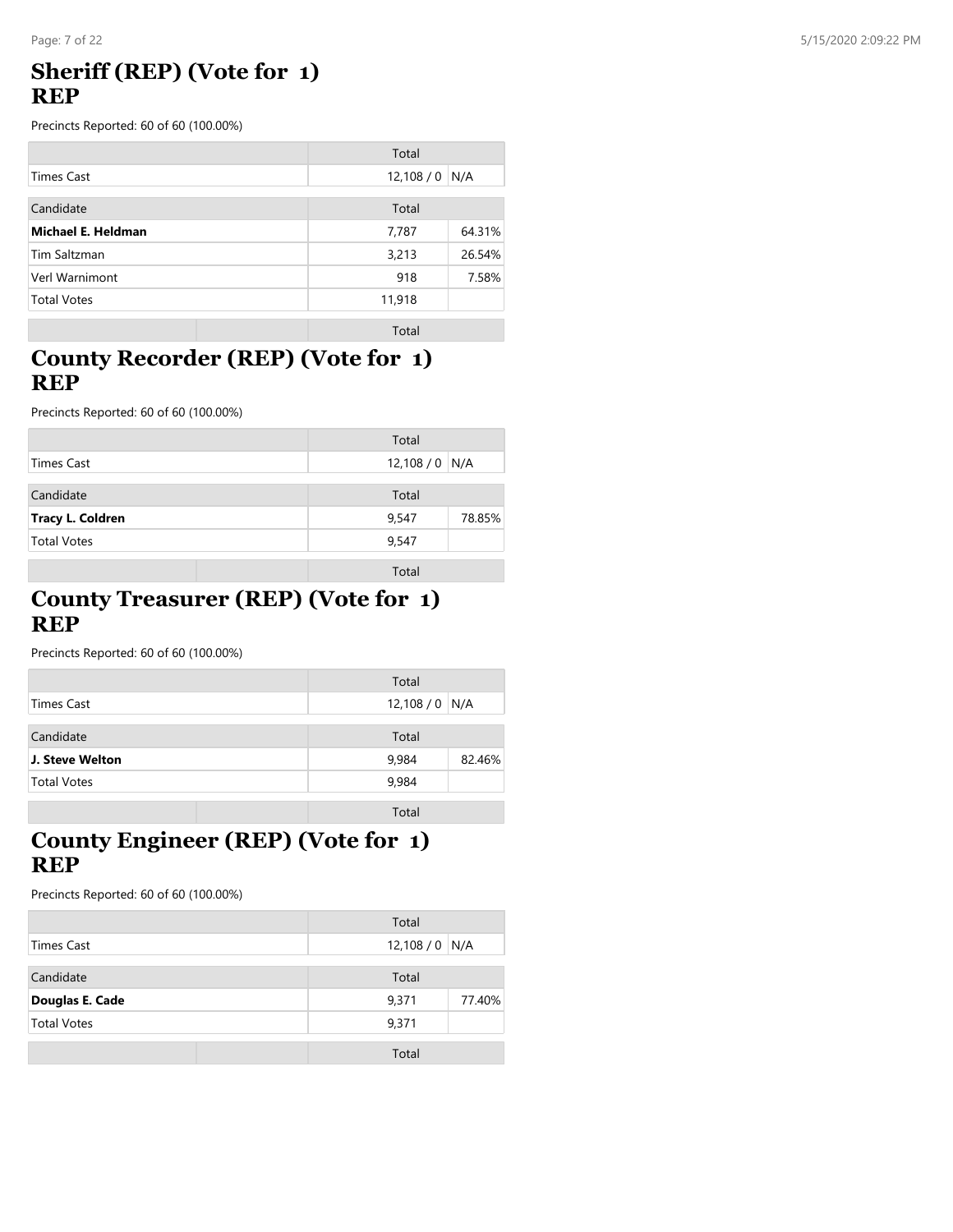### **Cororner (REP) (Vote for 1) REP**

Precincts Reported: 60 of 60 (100.00%)

|                    | Total           |
|--------------------|-----------------|
| Times Cast         | $12,108/0$ N/A  |
| Candidate          | Total           |
| Mark R. Fox        | 80.84%<br>9,788 |
| <b>Total Votes</b> | 9,788           |
|                    | Total           |

#### **Member of County Central Committee FINDLAY 1A (REP) (Vote for 1) REP**

Precincts Reported: 1 of 1 (100.00%)

|                           | Total        |
|---------------------------|--------------|
| Times Cast                | $93/0$ N/A   |
| Candidate                 | Total        |
| <b>Shawn R. Carpenter</b> | 80.65%<br>75 |
| <b>Total Votes</b>        | 75           |
|                           | Total        |

#### **Member of County Central Committee FINDLAY 1C (DEM) (Vote for 1) DEM**

Precincts Reported: 1 of 1 (100.00%)

|                         | Total  |        |
|-------------------------|--------|--------|
| <b>Times Cast</b>       | $68/0$ | N/A    |
| Candidate               | Total  |        |
|                         |        |        |
| <b>Melissa Kritzell</b> | 45     | 66.18% |
| <b>Bruce Workman</b>    | 20     | 29.41% |
| <b>Total Votes</b>      | 65     |        |
|                         | Total  |        |

### **Member of County Central Committee FINDLAY 1D (REP) (Vote for 1) REP**

|                      | Total         |
|----------------------|---------------|
| Times Cast           | $275/0$ N/A   |
|                      |               |
| Candidate            | Total         |
| <b>Susan Jo Hite</b> | 80.73%<br>222 |
| <b>Total Votes</b>   | 222           |
|                      | Total         |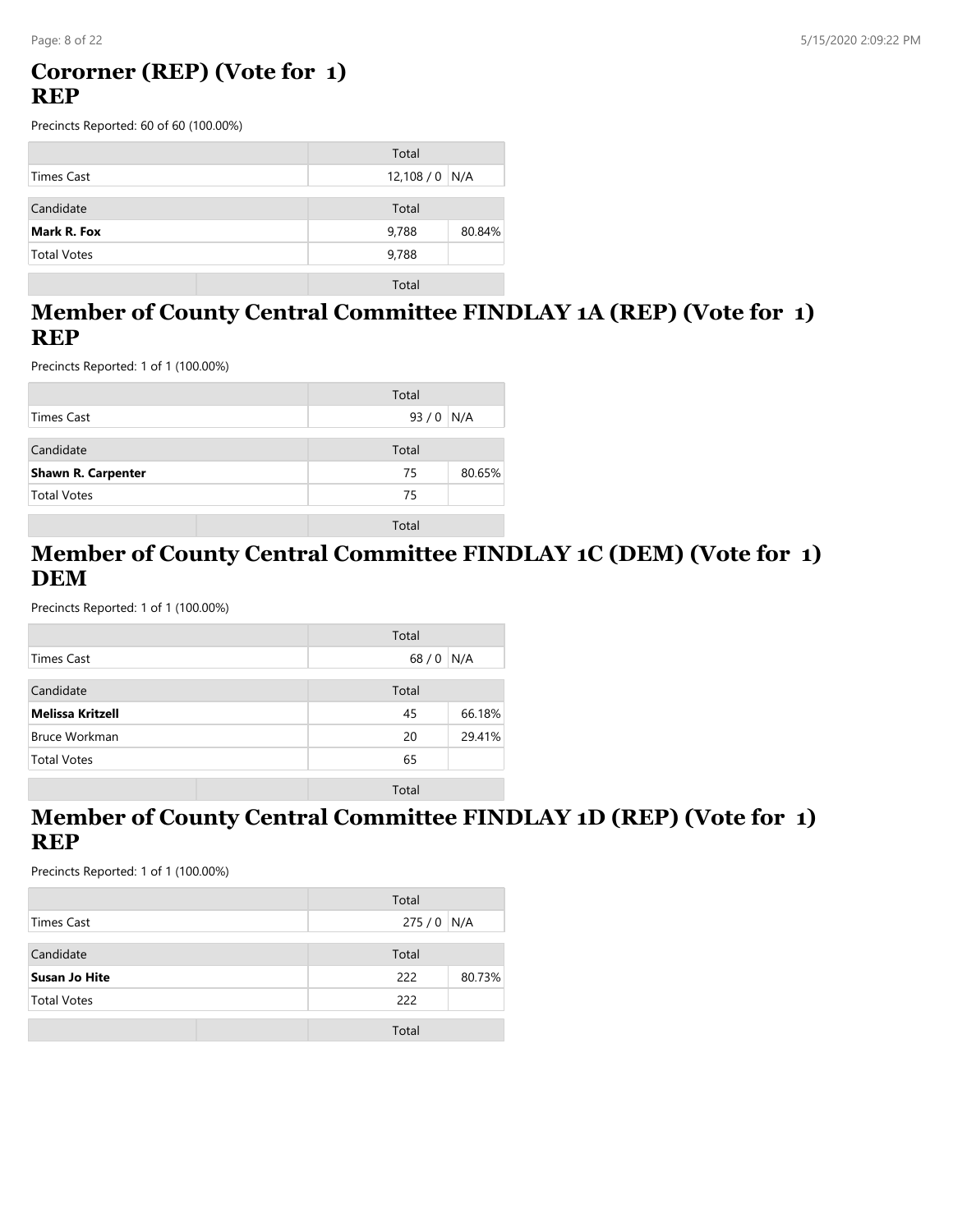### **Member of County Central Committee FINDLAY 2A (DEM) (Vote for 1) DEM**

Precincts Reported: 1 of 1 (100.00%)

|                        | Total        |
|------------------------|--------------|
| Times Cast             | $132/0$ N/A  |
| Candidate              | Total        |
| <b>Mary Harshfield</b> | 67.42%<br>89 |
| <b>Total Votes</b>     | 89           |
|                        | Total        |

### **Member of County Central Committee FINDLAY 2B (REP) (Vote for 1) REP**

Precincts Reported: 1 of 1 (100.00%)

|                       | Total         |
|-----------------------|---------------|
| Times Cast            | $207/0$ N/A   |
| Candidate             | Total         |
| <b>Cheryl Blakely</b> | 162<br>78.26% |
| <b>Total Votes</b>    | 162           |
|                       | Total         |

#### **Member of County Central Committee FINDLAY 2C (REP) (Vote for 1) REP**

Precincts Reported: 1 of 1 (100.00%)

|                    | Total         |
|--------------------|---------------|
| <b>Times Cast</b>  | 209/0<br>N/A  |
|                    |               |
| Candidate          | Total         |
| Deborah A. Cook    | 77.03%<br>161 |
| <b>Total Votes</b> | 161           |
|                    |               |
|                    | Total         |

#### **Member of County Central Committee FINDLAY 2D (REP) (Vote for 1) REP**

|                     | Total         |
|---------------------|---------------|
| Times Cast          | $253/0$ N/A   |
| Candidate           | Total         |
| Donald J. Rasmussen | 77.87%<br>197 |
| <b>Total Votes</b>  | 197           |
|                     | Total         |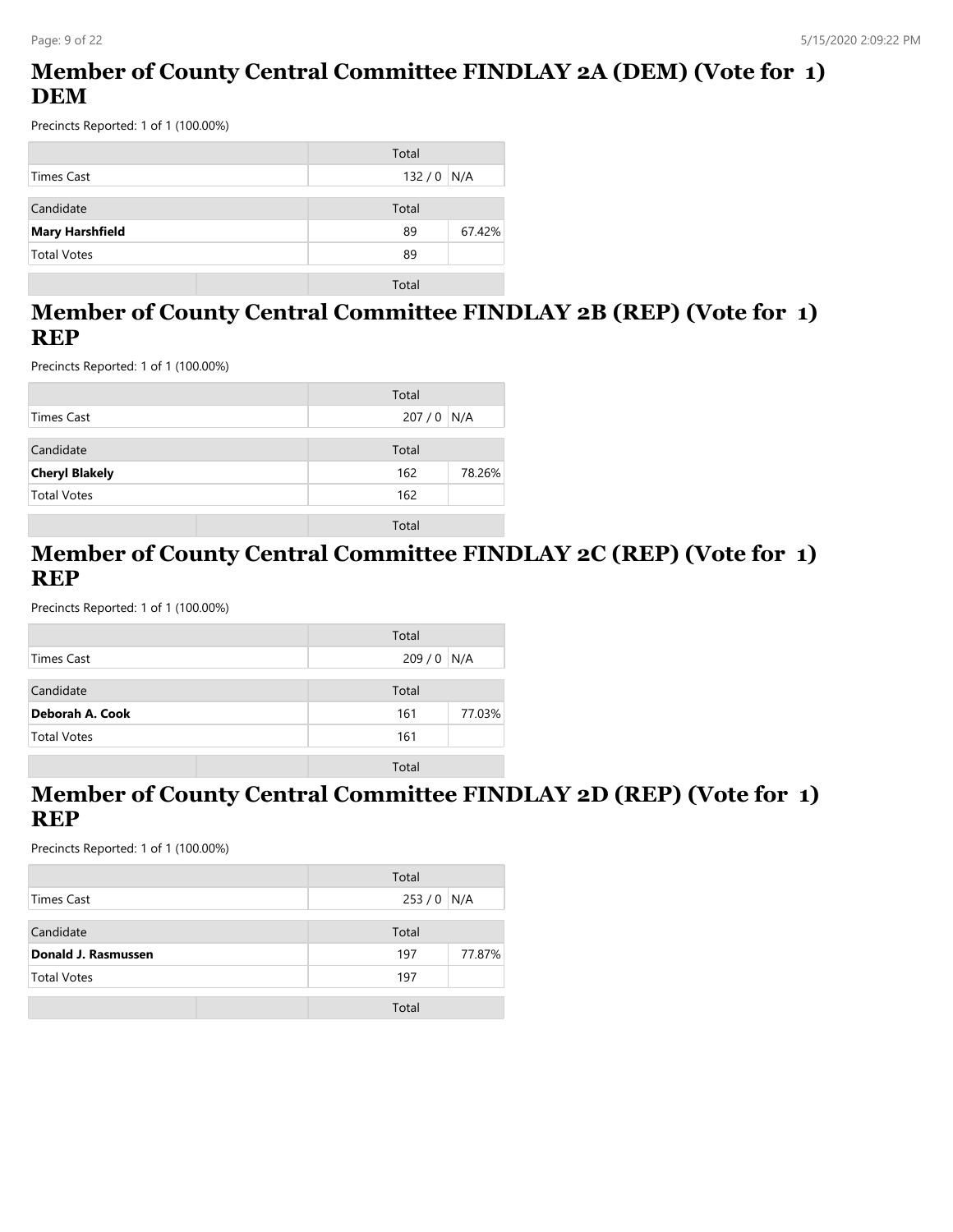### **Member of County Central Committee FINDLAY 2E (REP) (Vote for 1) REP**

Precincts Reported: 1 of 1 (100.00%)

|                    | Total         |
|--------------------|---------------|
| Times Cast         | $315/0$ N/A   |
| Candidate          | Total         |
| Dennis J. Hellmann | 77.46%<br>244 |
| <b>Total Votes</b> | 244           |
|                    | Total         |

#### **Member of County Central Committee FINDLAY 3A (REP) (Vote for 1) REP**

Precincts Reported: 1 of 1 (100.00%)

|                         | Total         |
|-------------------------|---------------|
| Times Cast              | 312/0<br>N/A  |
| Candidate               | Total         |
| <b>Bonnie D. Dunbar</b> | 60.26%<br>188 |
| Elliott T. Werth        | 19.55%<br>61  |
| <b>Total Votes</b>      | 249           |
|                         | Total         |

#### **Member of County Central Committee FINDLAY 3B (REP) (Vote for 1) REP**

Precincts Reported: 1 of 1 (100.00%)

|                          | Total         |
|--------------------------|---------------|
| Times Cast               | 197/0<br>N/A  |
|                          |               |
| Candidate                | Total         |
| <b>Michael S. Tanner</b> | 78.17%<br>154 |
| <b>Total Votes</b>       | 154           |
|                          | Total         |
|                          |               |

### **Member of County Central Committee FINDLAY 3D (REP) (Vote for 1) REP**

|                       | Total |        |
|-----------------------|-------|--------|
| Times Cast            | 134/0 | N/A    |
| Candidate             | Total |        |
| <b>Donald E. Beck</b> | 58    | 43.28% |
| Sue E. Williams       | 56    | 41.79% |
| <b>Total Votes</b>    | 114   |        |
|                       | Total |        |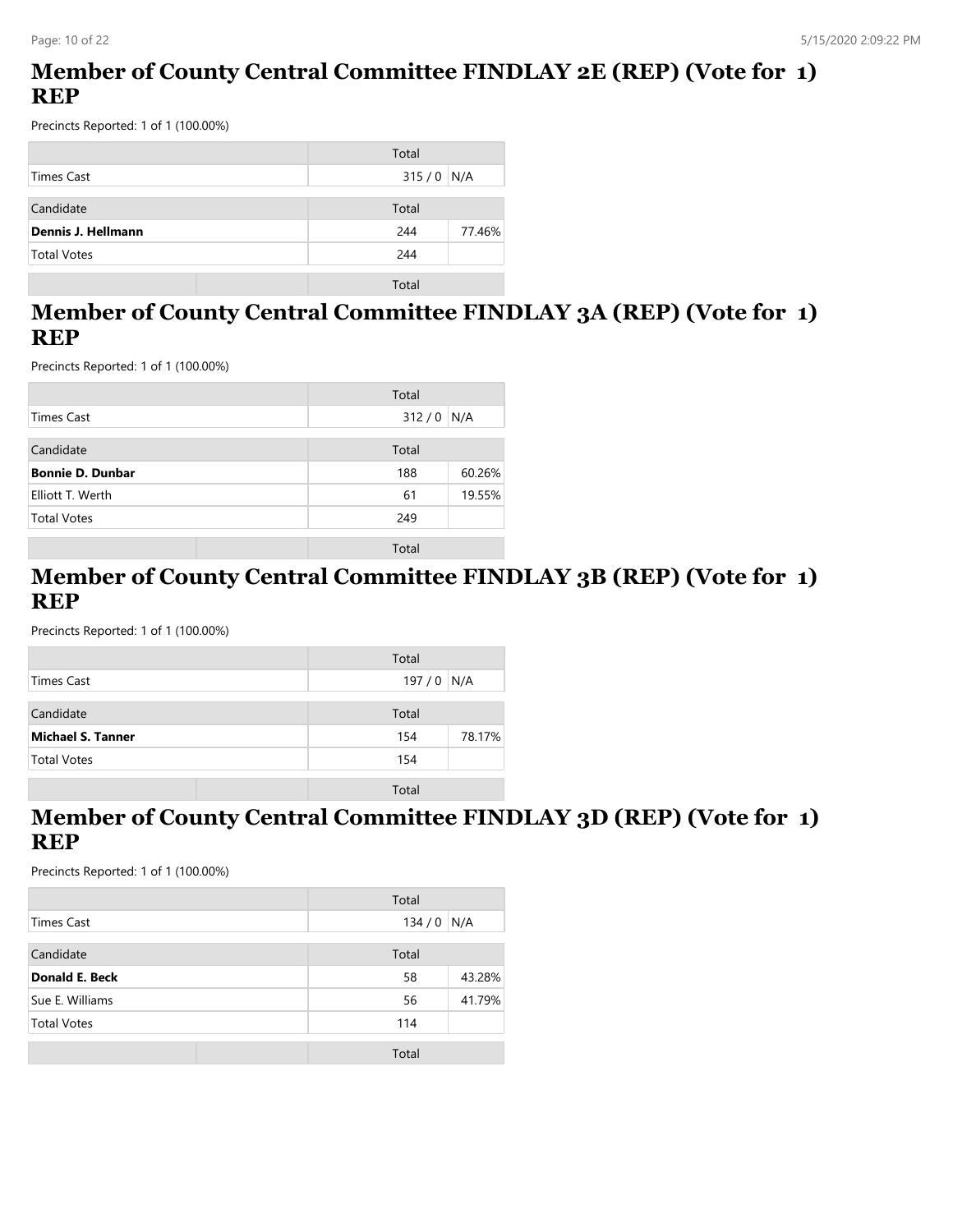### **Member of County Central Committee FINDLAY 4A (REP) (Vote for 1) REP**

Precincts Reported: 1 of 1 (100.00%)

|                      | Total        |
|----------------------|--------------|
| Times Cast           | $114/0$ N/A  |
| Candidate            | Total        |
| <b>Renee Leguire</b> | 82.46%<br>94 |
| <b>Total Votes</b>   | 94           |
|                      | Total        |

#### **Member of County Central Committee FINDLAY 4C (REP) (Vote for 1) REP**

Precincts Reported: 1 of 1 (100.00%)

|                         | Total        |
|-------------------------|--------------|
| Times Cast              | $82/0$ N/A   |
| Candidate               | Total        |
| <b>William G. Johns</b> | 75.61%<br>62 |
| <b>Total Votes</b>      | 62           |
|                         | Total        |

#### **Member of County Central Committee FINDLAY 4D (REP) (Vote for 1) REP**

Precincts Reported: 1 of 1 (100.00%)

|                       | Total        |
|-----------------------|--------------|
| <b>Times Cast</b>     | $175/0$ N/A  |
| Candidate             | Total        |
| <b>Thomas A. Ross</b> | 53.14%<br>93 |
| <b>Total Votes</b>    | 93           |
|                       | Total        |

#### **Member of County Central Committee FINDLAY 4D (DEM) (Vote for 1) DEM**

|                          | Total        |
|--------------------------|--------------|
| Times Cast               | 113/0<br>N/A |
| Candidate                | Total        |
| <b>Elizabeth Candler</b> | 63.72%<br>72 |
| Lee A. Weygandt          | 24.78%<br>28 |
| <b>Total Votes</b>       | 100          |
|                          | Total        |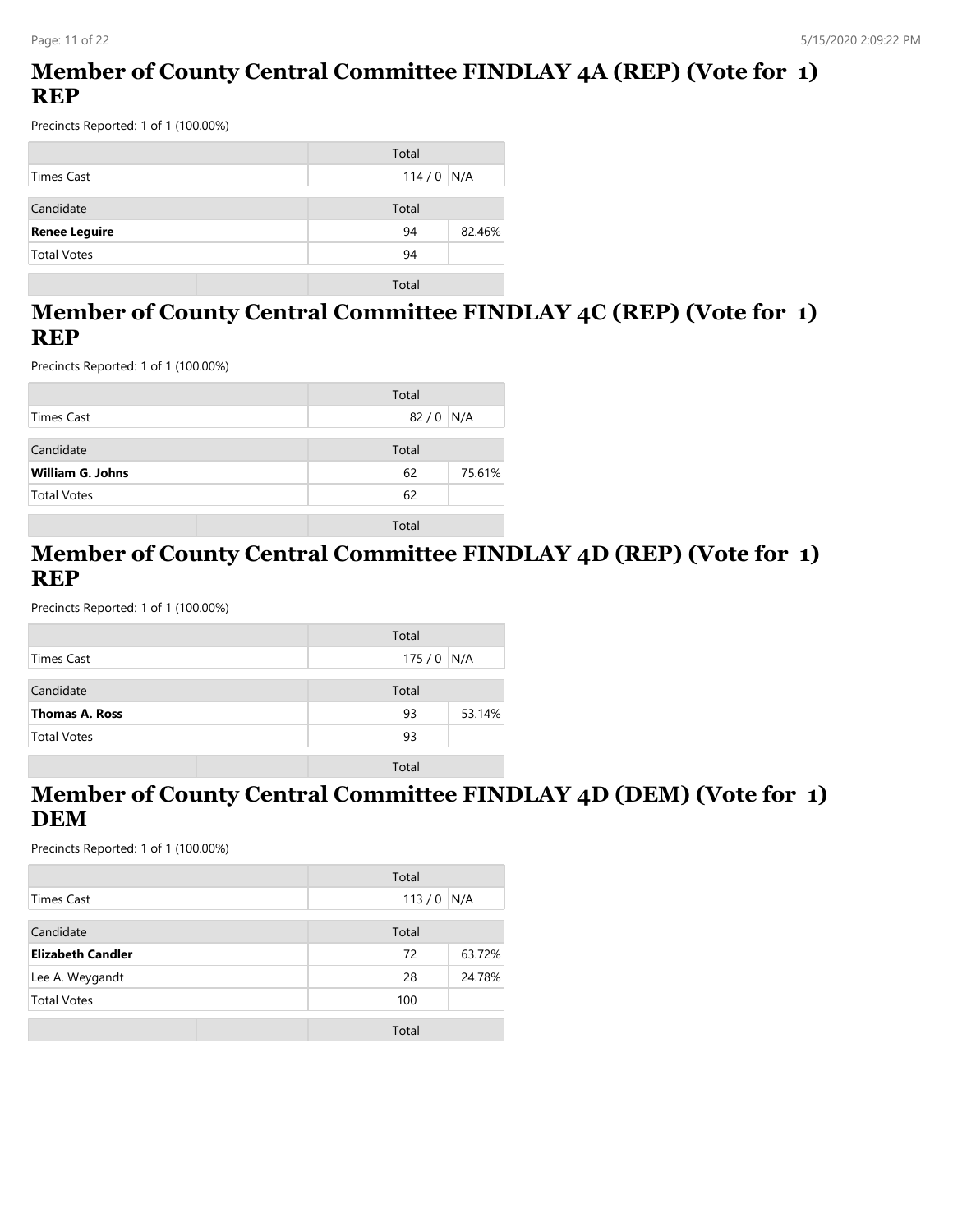### **Member of County Central Committee FINDLAY 4E (REP) (Vote for 1) REP**

Precincts Reported: 1 of 1 (100.00%)

|                       | Total         |
|-----------------------|---------------|
| Times Cast            | $145/0$ N/A   |
| Candidate             | Total         |
| <b>Anne E. Spence</b> | 72.41%<br>105 |
| <b>Total Votes</b>    | 105           |
|                       | Total         |

#### **Member of County Central Committee FINDLAY 5A (REP) (Vote for 1) REP**

Precincts Reported: 1 of 1 (100.00%)

|                           | Total         |
|---------------------------|---------------|
| Times Cast                | $231/0$ N/A   |
| Candidate                 | Total         |
| <b>Jody Beall O'Brien</b> | 77.92%<br>180 |
| <b>Total Votes</b>        | 180           |
|                           | Total         |

#### **Member of County Central Committee FINDLAY 5A (DEM) (Vote for 1) DEM**

Precincts Reported: 1 of 1 (100.00%)

|                     | Total        |
|---------------------|--------------|
| Times Cast          | $126/0$ N/A  |
| Candidate           | Total        |
|                     |              |
| Frederick G. Walter | 57.94%<br>73 |
| <b>Total Votes</b>  | 73           |
|                     | Total        |

#### **Member of County Central Committee FINDLAY 5B (REP) (Vote for 1) REP**

|                          | Total         |
|--------------------------|---------------|
| Times Cast               | $213/0$ N/A   |
| Candidate                | Total         |
| <b>Nancy Moody Russo</b> | 78.40%<br>167 |
| <b>Total Votes</b>       | 167           |
|                          | Total         |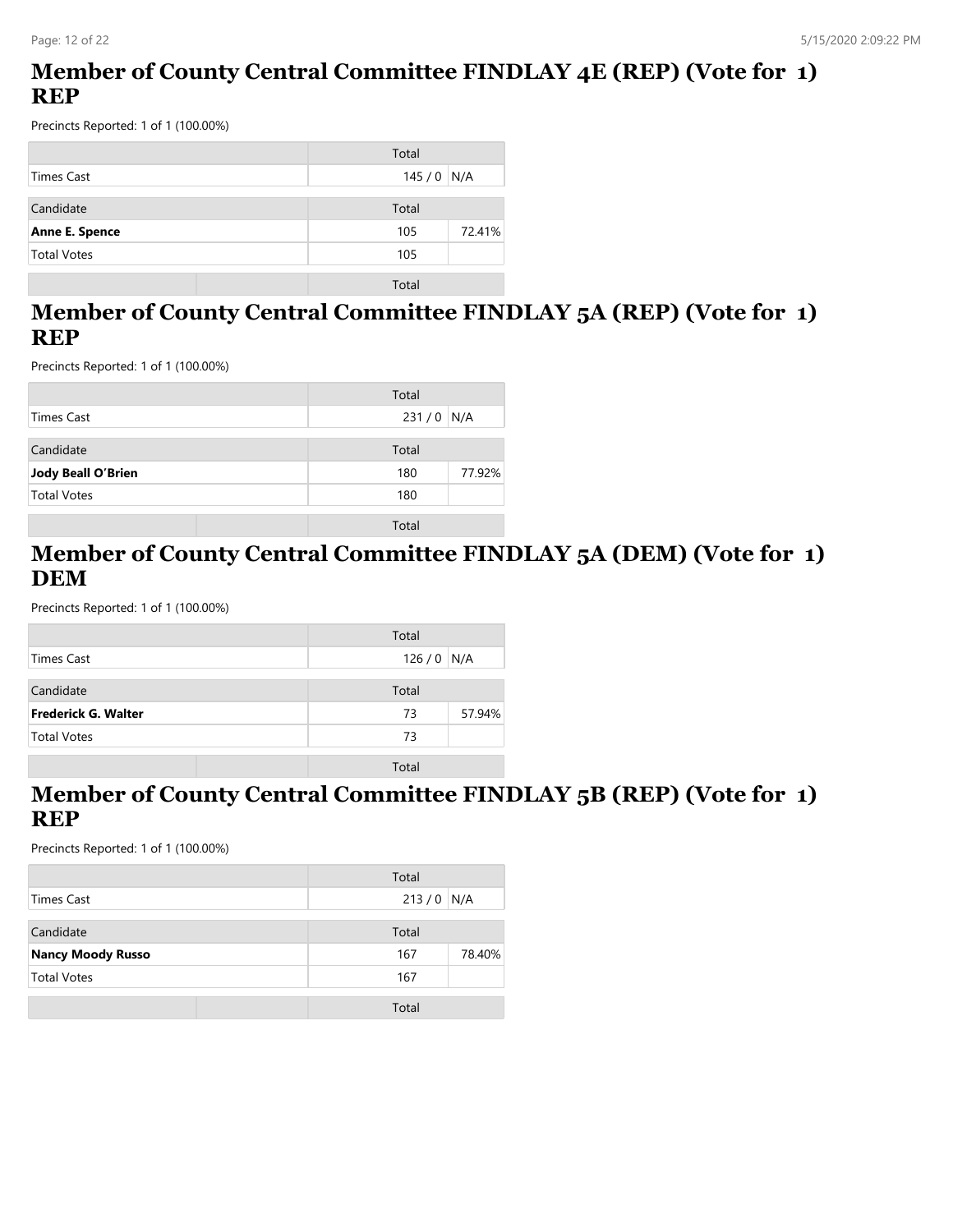### **Member of County Central Committee FINDLAY 5C (REP) (Vote for 1) REP**

Precincts Reported: 1 of 1 (100.00%)

|                           | Total         |
|---------------------------|---------------|
| Times Cast                | $224/0$ N/A   |
| Candidate                 | Total         |
| <b>Charles D. Clapper</b> | 79.02%<br>177 |
| <b>Total Votes</b>        | 177           |
|                           | Total         |

#### **Member of County Central Committee FINDLAY 5D (REP) (Vote for 1) REP**

Precincts Reported: 1 of 1 (100.00%)

|                            | Total         |
|----------------------------|---------------|
| Times Cast                 | $347/0$ N/A   |
| Candidate                  | Total         |
| <b>Stephanie M. Bishop</b> | 254<br>73.20% |
| <b>Total Votes</b>         | 254           |
|                            | Total         |

#### **Member of County Central Committee FINDLAY 5D (DEM) (Vote for 1) DEM**

Precincts Reported: 1 of 1 (100.00%)

|                         | Total        |
|-------------------------|--------------|
| <b>Times Cast</b>       | 98/0<br>N/A  |
| Candidate               | Total        |
| <b>Timothy J. Davis</b> | 65.31%<br>64 |
| <b>Total Votes</b>      | 64           |
|                         | Total        |

#### **Member of County Central Committee FINDLAY 5E (REP) (Vote for 1) REP**

|                        | Total        |
|------------------------|--------------|
| Times Cast             | $82/0$ N/A   |
| Candidate              | Total        |
| <b>Brian R. Bauman</b> | 80.49%<br>66 |
| <b>Total Votes</b>     | 66           |
|                        | Total        |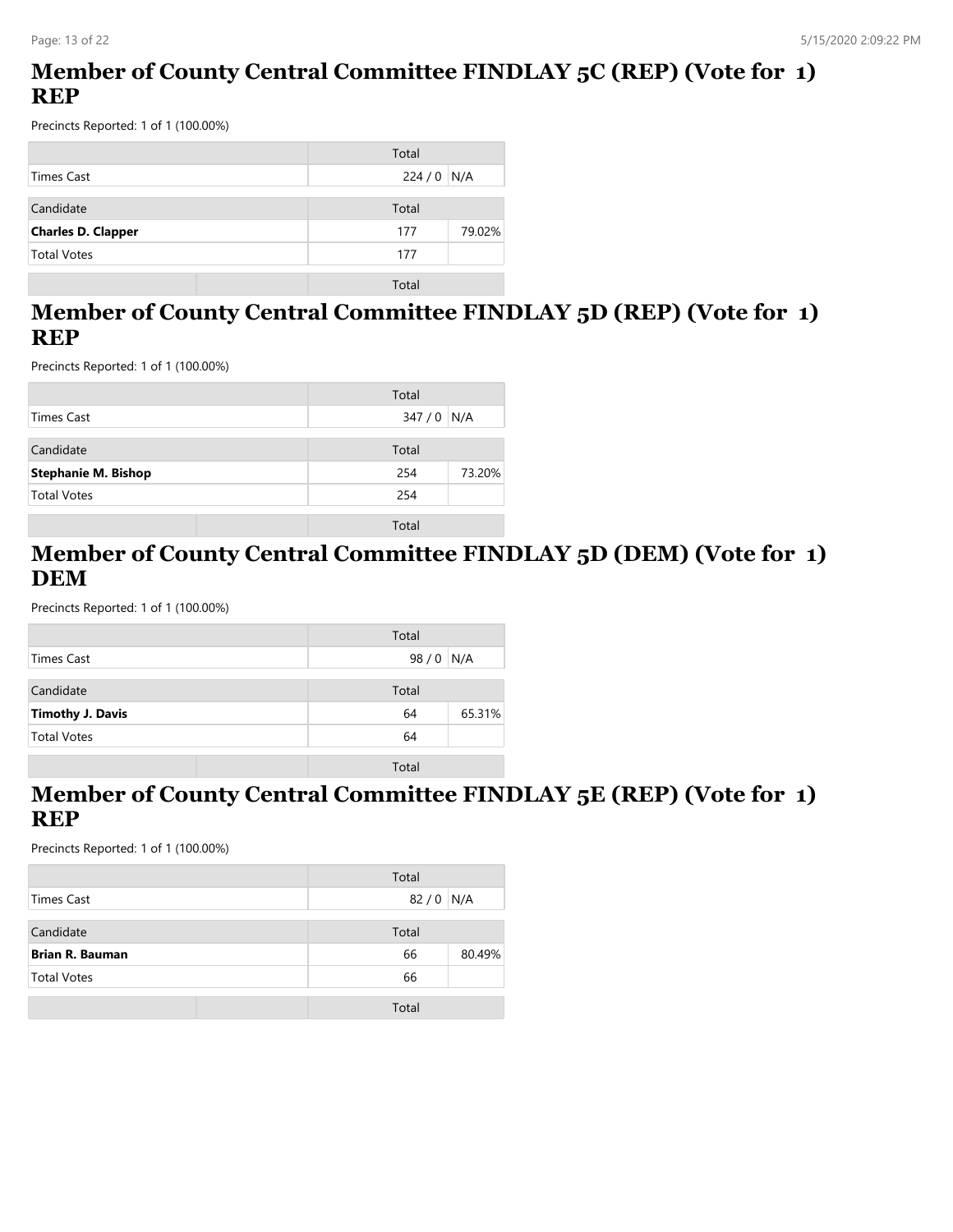### **Member of County Central Committee FINDLAY 6A (REP) (Vote for 1) REP**

Precincts Reported: 1 of 1 (100.00%)

|                          | Total        |
|--------------------------|--------------|
| Times Cast               | 74 / 0 N/A   |
| Candidate                | Total        |
| <b>Susan A. Thompson</b> | 78.38%<br>58 |
| <b>Total Votes</b>       | 58           |
|                          | Total        |

#### **Member of County Central Committee FINDLAY 7A (REP) (Vote for 1) REP**

Precincts Reported: 1 of 1 (100.00%)

|                         | Total         |
|-------------------------|---------------|
| Times Cast              | 208/0<br>N/A  |
| Candidate               | Total         |
| Robert E. Feighner, Jr. | 82.21%<br>171 |
| <b>Total Votes</b>      | 171           |
|                         | Total         |

#### **Member of County Central Committee FINDLAY 7B (REP) (Vote for 1) REP**

Precincts Reported: 1 of 1 (100.00%)

|                    | Total       |        |
|--------------------|-------------|--------|
| <b>Times Cast</b>  | $135/0$ N/A |        |
|                    |             |        |
| Candidate          | Total       |        |
| Melinda J. Cole    | 108         | 80.00% |
| <b>Total Votes</b> | 108         |        |
|                    |             |        |
|                    | Total       |        |

#### **Member of County Central Committee FINDLAY 7C (REP) (Vote for 1) REP**

|                    | Total         |
|--------------------|---------------|
| Times Cast         | $160/0$ N/A   |
| Candidate          | Total         |
| Todd W. Freeman    | 78.75%<br>126 |
| <b>Total Votes</b> | 126           |
|                    | Total         |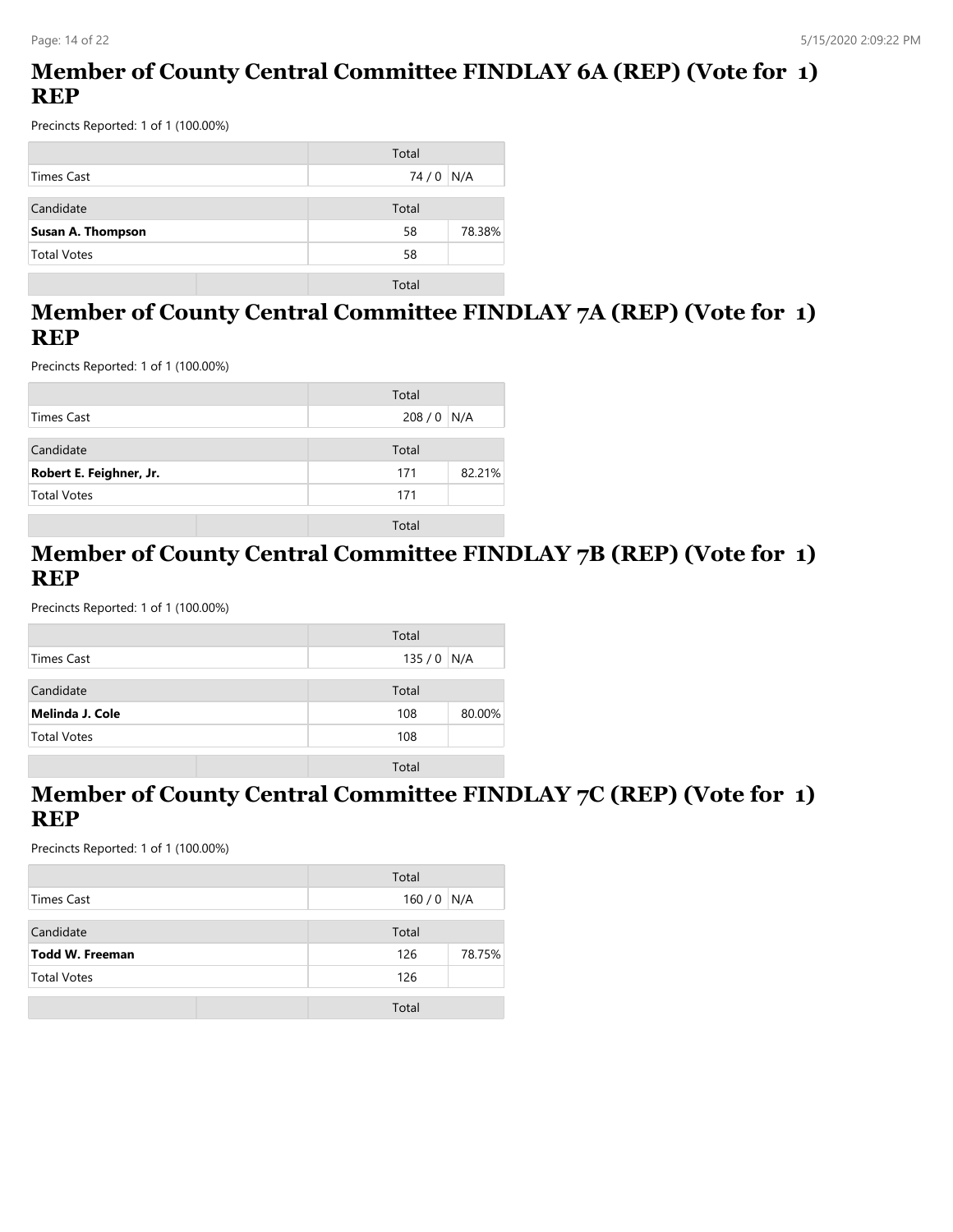### **Member of County Central Committee FINDLAY 7E (REP) (Vote for 1) REP**

Precincts Reported: 1 of 1 (100.00%)

|                     | Total        |
|---------------------|--------------|
| Times Cast          | $83/0$ N/A   |
| Candidate           | Total        |
| <b>Michael Love</b> | 67.47%<br>56 |
| <b>Total Votes</b>  | 56           |
|                     | Total        |

#### **Member of County Central Committee ALLEN E (REP) (Vote for 1) REP**

Precincts Reported: 1 of 1 (100.00%)

|                    | Total         |
|--------------------|---------------|
| Times Cast         | $354/0$ N/A   |
| Candidate          | Total         |
| Miranda M. Lobdell | 72.88%<br>258 |
| <b>Total Votes</b> | 258           |
|                    | Total         |

#### **Member of County Central Committee BIGLICK (REP) (Vote for 1) REP**

Precincts Reported: 1 of 1 (100.00%)

|                      | Total |        |
|----------------------|-------|--------|
| Times Cast           | 291/0 | N/A    |
| Candidate            | Total |        |
| Judith K. Cole       | 137   | 47.08% |
| Judy Thomas Pusateri | 106   | 36.43% |
| <b>Total Votes</b>   | 243   |        |
|                      | Total |        |

### **Member of County Central Committee BLANCHARD (REP) (Vote for 1) REP**

|                             | Total         |
|-----------------------------|---------------|
| Times Cast                  | 252/0<br>N/A  |
|                             |               |
| Candidate                   | Total         |
| <b>Sheldon David DeVore</b> | 74.60%<br>188 |
| <b>Total Votes</b>          | 188           |
|                             |               |
|                             | Total         |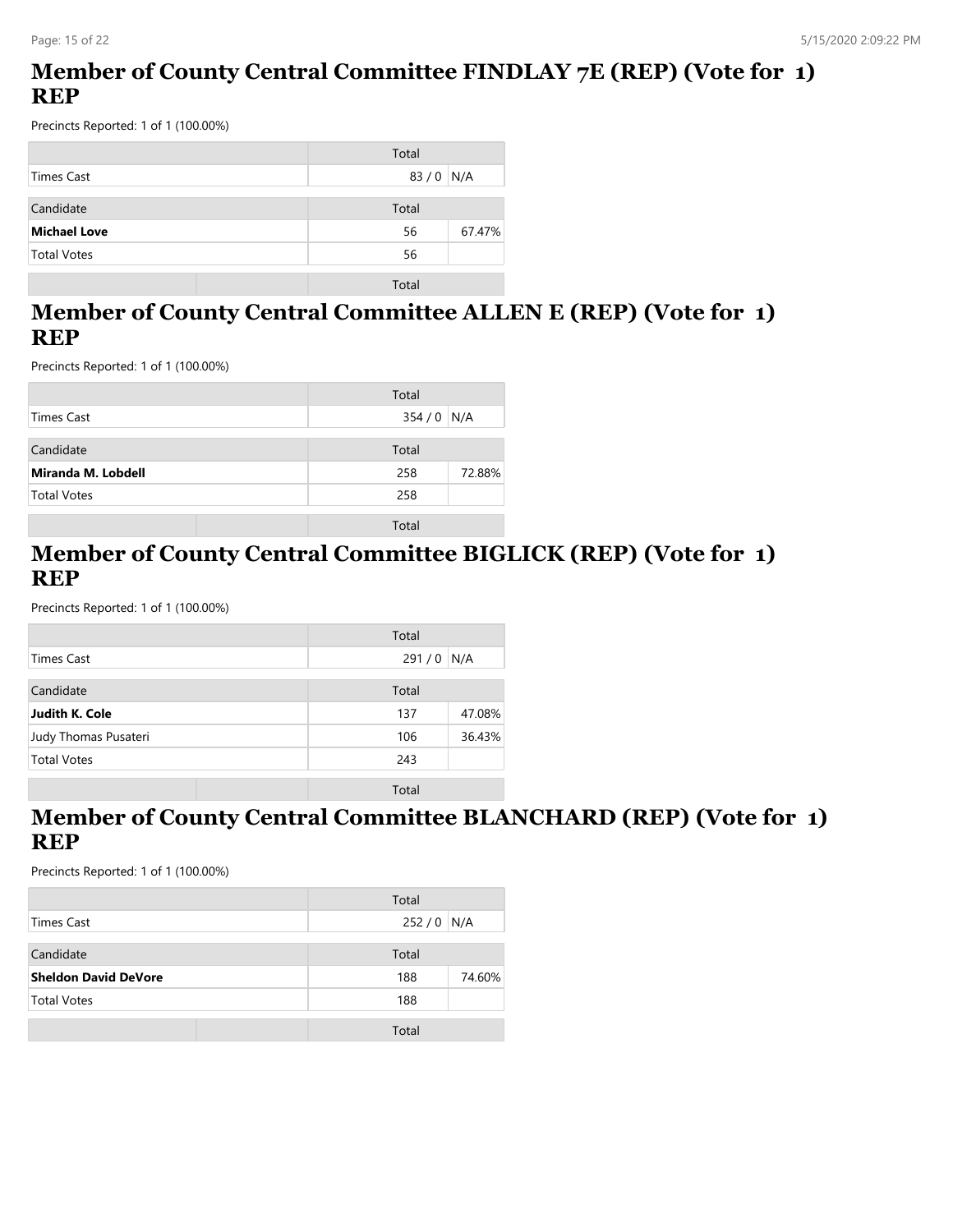### **Member of County Central Committee CASS (REP) (Vote for 1) REP**

Precincts Reported: 1 of 1 (100.00%)

|                     | Total         |
|---------------------|---------------|
| Times Cast          | $238/0$ N/A   |
| Candidate           | Total         |
| <b>Ronald Stacy</b> | 76.05%<br>181 |
| <b>Total Votes</b>  | 181           |
|                     | Total         |

#### **Member of County Central Committee CASS (DEM) (Vote for 1) DEM**

Precincts Reported: 1 of 1 (100.00%)

|                           | Total        |
|---------------------------|--------------|
| <b>Times Cast</b>         | 41/0<br>N/A  |
| Candidate                 | Total        |
| <b>Ronald L. DeCooman</b> | 53.66%<br>22 |
| <b>Total Votes</b>        | 22           |
|                           | Total        |

#### **Member of County Central Committee DELAWARE (REP) (Vote for 1) REP**

Precincts Reported: 1 of 1 (100.00%)

|                          | Total         |
|--------------------------|---------------|
| Times Cast               | $181/0$ N/A   |
| Candidate                | Total         |
| <b>Phillip A. Riegle</b> | 79.01%<br>143 |
| <b>Total Votes</b>       | 143           |
|                          |               |
|                          | Total         |

#### **Member of County Central Committee EAGLE (REP) (Vote for 1) REP**

|                    | Total         |
|--------------------|---------------|
| Times Cast         | 338 / 0 N/A   |
| Candidate          | Total         |
| Douglas E. Cade    | 71.89%<br>243 |
| <b>Total Votes</b> | 243           |
|                    | Total         |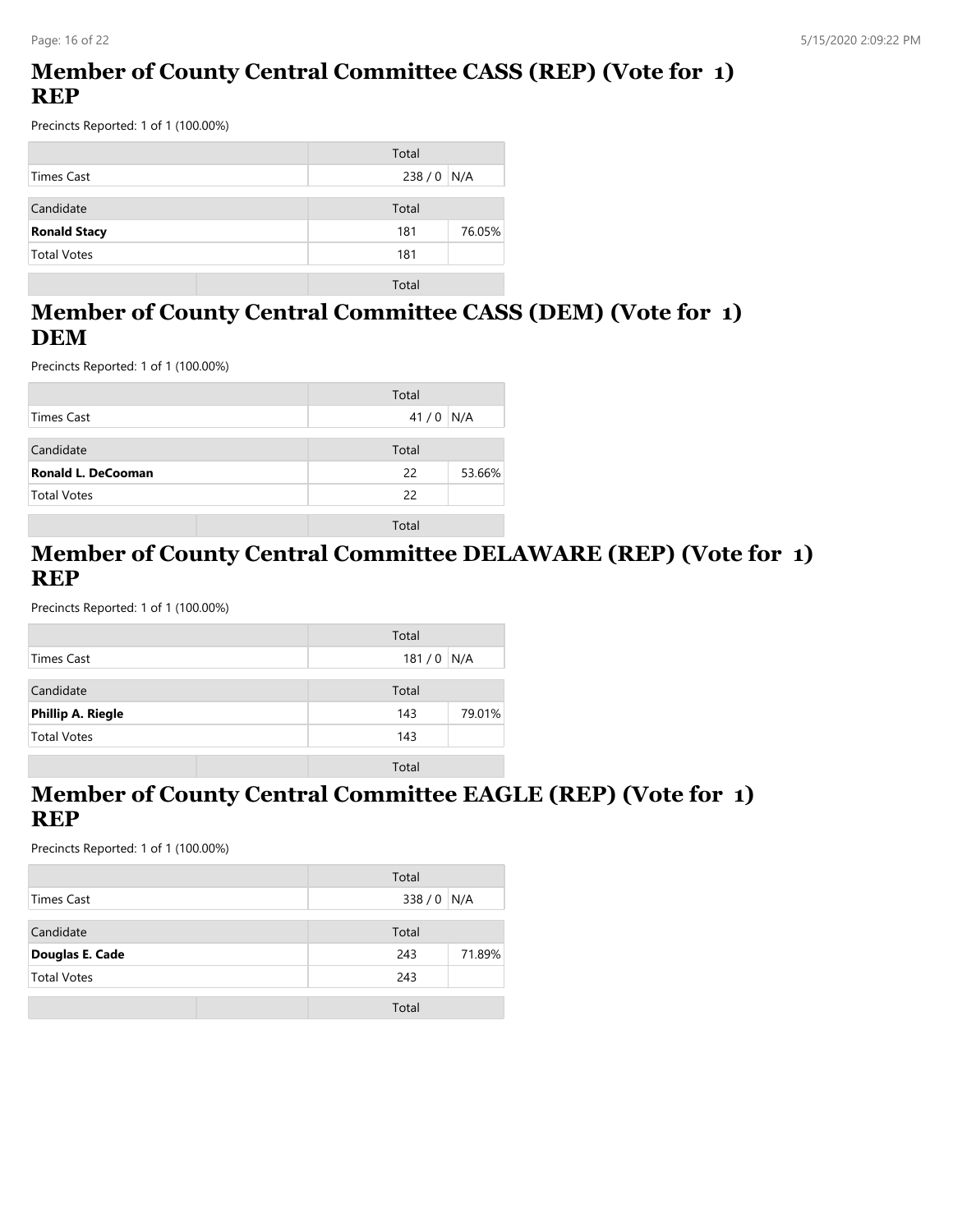### **Member of County Central Committee JACKSON (REP) (Vote for 1) REP**

Precincts Reported: 1 of 1 (100.00%)

|                    | Total         |
|--------------------|---------------|
| Times Cast         | $249/0$ N/A   |
| Candidate          | Total         |
| <b>Mike Pepple</b> | 81.93%<br>204 |
| <b>Total Votes</b> | 204           |
|                    | Total         |

#### **Member of County Central Committee LIBERTY NE (REP) (Vote for 1) REP**

Precincts Reported: 1 of 1 (100.00%)

|                    | Total         |
|--------------------|---------------|
| Times Cast         | $178/0$ N/A   |
| Candidate          | Total         |
| <b>Joe Greiner</b> | 82.02%<br>146 |
| <b>Total Votes</b> | 146           |
|                    | Total         |

#### **Member of County Central Committee LIBERTY SE (REP) (Vote for 1) REP**

Precincts Reported: 1 of 1 (100.00%)

|                     | Total       |        |
|---------------------|-------------|--------|
| <b>Times Cast</b>   | $156/0$ N/A |        |
|                     |             |        |
| Candidate           | Total       |        |
| <b>Thom Bissell</b> | 128         | 82.05% |
| <b>Total Votes</b>  | 128         |        |
|                     |             |        |
|                     | Total       |        |

#### **Member of County Central Committee MADISON W (REP) (Vote for 1) REP**

|                    | Total         |
|--------------------|---------------|
| Times Cast         | 286/0<br>N/A  |
| Candidate          | Total         |
| Aleta Boecker      | 39.86%<br>114 |
| Roy G. Mason       | 34.97%<br>100 |
| <b>Total Votes</b> | 214           |
|                    | Total         |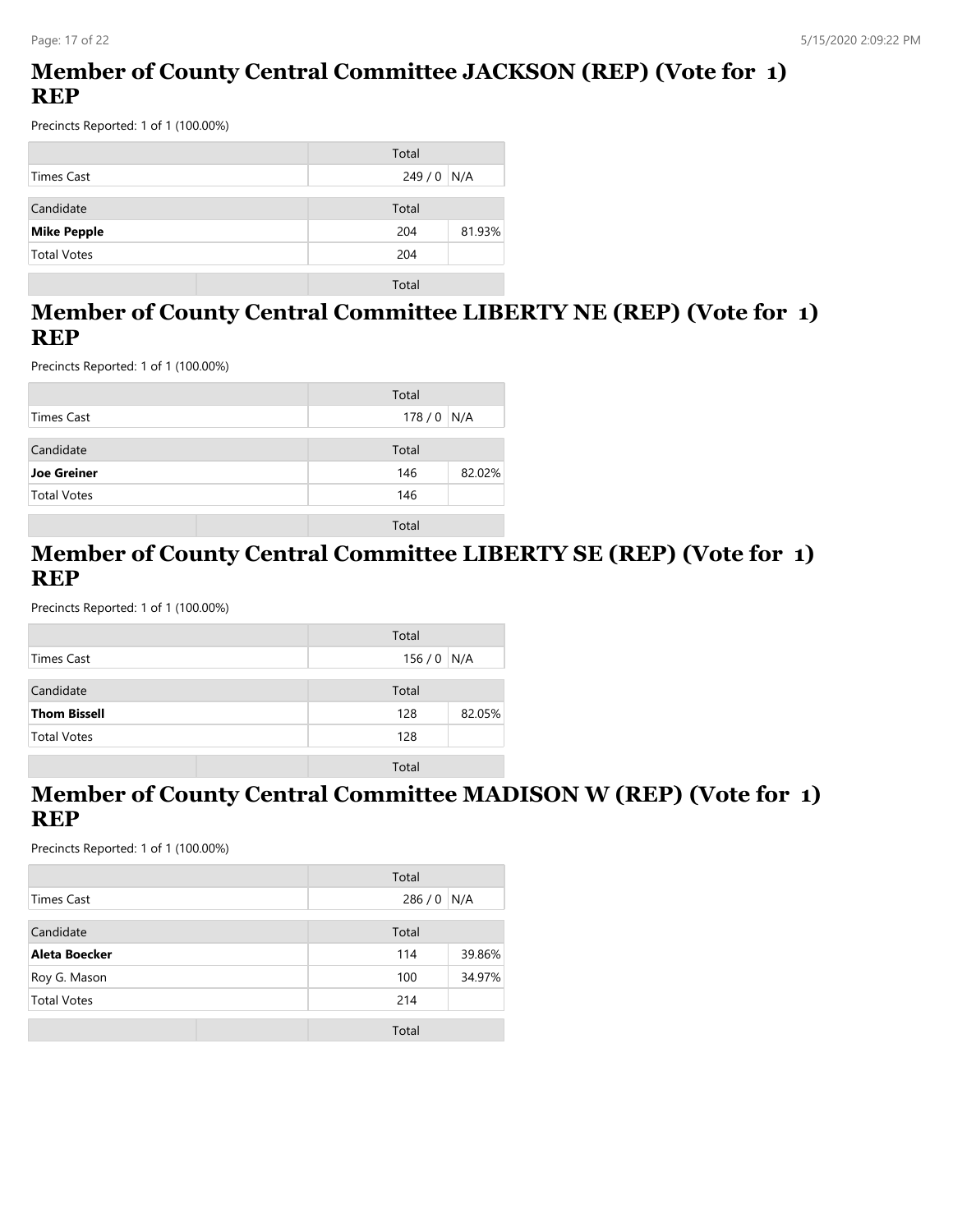### **Member of County Central Committee MARION N (REP) (Vote for 1) REP**

Precincts Reported: 1 of 1 (100.00%)

|                    | Total         |
|--------------------|---------------|
| Times Cast         | 392 / 0   N/A |
| Candidate          | Total         |
| <b>Jerry Casey</b> | 282<br>71.94% |
| <b>Total Votes</b> | 282           |
|                    | Total         |

#### **Member of County Central Committee MARION S (REP) (Vote for 1) REP**

Precincts Reported: 1 of 1 (100.00%)

|                       | Total         |
|-----------------------|---------------|
| Times Cast            | 399 / 0   N/A |
| Candidate             | Total         |
| <b>Richard Debord</b> | 68.92%<br>275 |
| <b>Total Votes</b>    | 275           |
|                       | Total         |

#### **Member of County Central Committee MARION S (DEM) (Vote for 1) DEM**

Precincts Reported: 1 of 1 (100.00%)

|                      | Total        |
|----------------------|--------------|
| Times Cast           | $138/0$ N/A  |
|                      |              |
| Candidate            | Total        |
| <b>George Shafer</b> | 61.59%<br>85 |
| <b>Total Votes</b>   | 85           |
|                      |              |
|                      | Total        |

#### **Member of County Central Committee ORANGE (REP) (Vote for 1) REP**

|                         | Total         |
|-------------------------|---------------|
| Times Cast              | $197/0$ N/A   |
| Candidate               | Total         |
| <b>Brandon Shilling</b> | 78.68%<br>155 |
| <b>Total Votes</b>      | 155           |
|                         | Total         |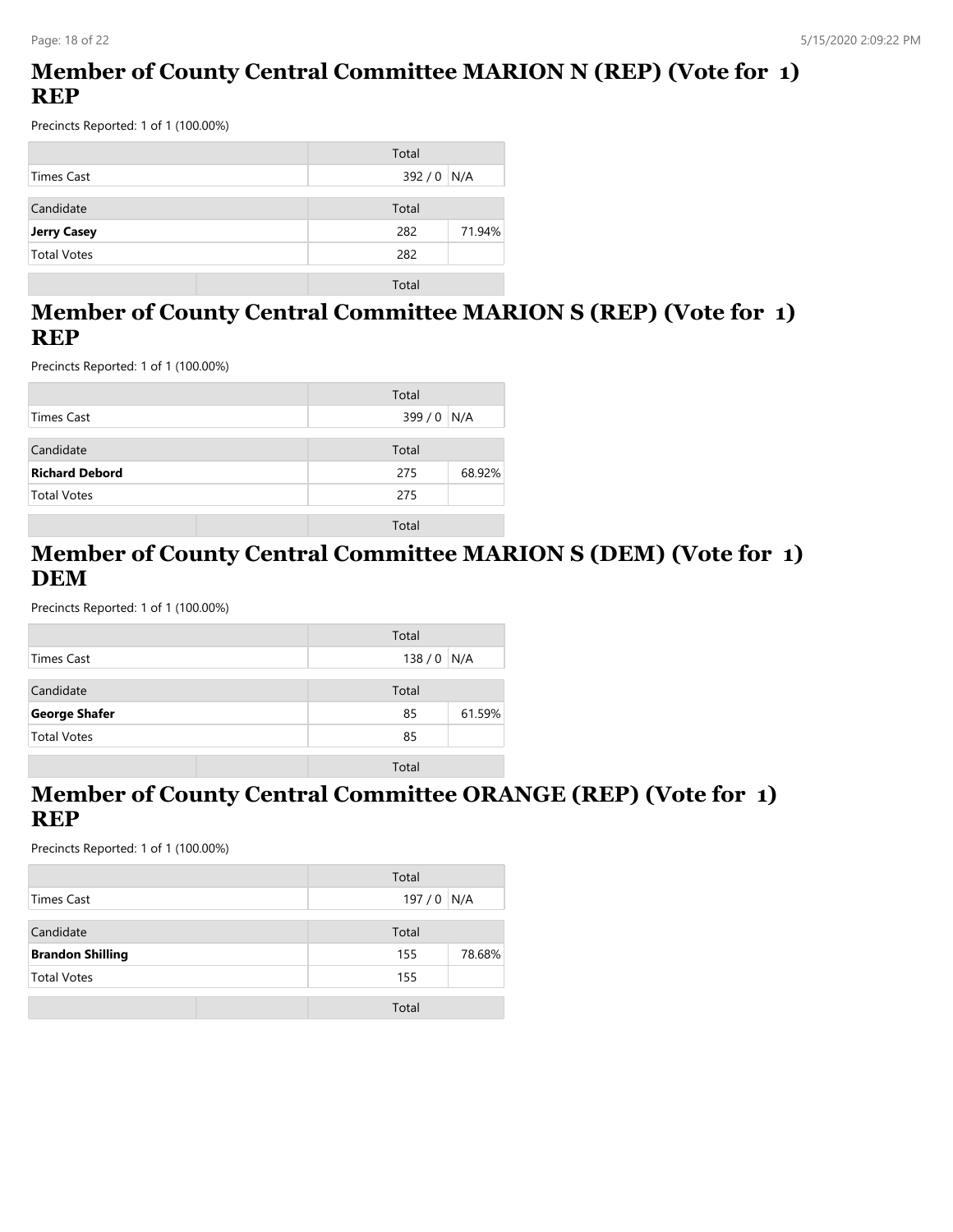### **Member of County Central Committee ORANGE (DEM) (Vote for 1) DEM**

Precincts Reported: 1 of 1 (100.00%)

|                        | Total        |
|------------------------|--------------|
| Times Cast             | $40/0$ N/A   |
| Candidate              | Total        |
| <b>Juliette Lawson</b> | 60.00%<br>24 |
| <b>Total Votes</b>     | 24           |
|                        | Total        |

#### **Member of County Central Committee PLEASANT (REP) (Vote for 1) REP**

Precincts Reported: 1 of 1 (100.00%)

|                        | Total         |
|------------------------|---------------|
| Times Cast             | $136/0$ N/A   |
| Candidate              | Total         |
| <b>Thomas E. Blunk</b> | 79.41%<br>108 |
| <b>Total Votes</b>     | 108           |
|                        | Total         |

#### **Member of County Central Committee UNION W (REP) (Vote for 1) REP**

Precincts Reported: 1 of 1 (100.00%)

|                    | Total         |
|--------------------|---------------|
| <b>Times Cast</b>  | $196/0$ N/A   |
|                    |               |
| Candidate          | Total         |
| <b>Lee Swisher</b> | 90.31%<br>177 |
| <b>Total Votes</b> | 177           |
|                    |               |
|                    | Total         |

#### **Member of County Central Committee VAN BUREN (REP) (Vote for 1) REP**

|                    | Total         |
|--------------------|---------------|
| Times Cast         | $199/0$ N/A   |
| Candidate          | Total         |
| Mary L. Coldren    | 79.90%<br>159 |
| <b>Total Votes</b> | 159           |
|                    | Total         |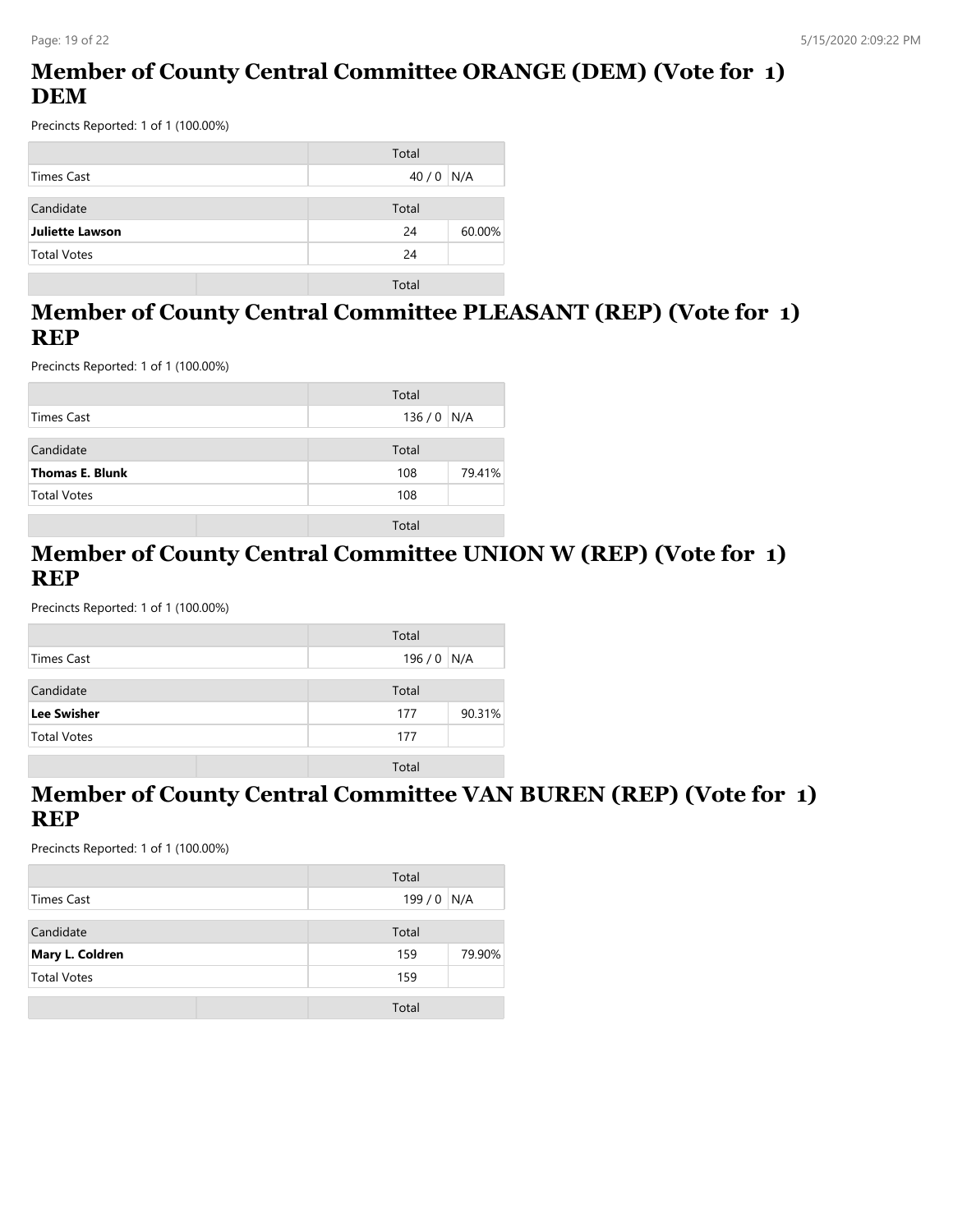### **Member of County Central Committee VAN BUREN (DEM) (Vote for 1) DEM**

Precincts Reported: 1 of 1 (100.00%)

|                    | Total        |
|--------------------|--------------|
| Times Cast         | $35/0$ N/A   |
| Candidate          | Total        |
| <b>Lori Miller</b> | 62.86%<br>22 |
| <b>Total Votes</b> | 22           |
|                    | Total        |

#### **Member of County Central Committee WASHINGTON (REP) (Vote for 1) REP**

Precincts Reported: 1 of 1 (100.00%)

|                       | Total         |
|-----------------------|---------------|
| Times Cast            | $275/0$ N/A   |
| Candidate             | Total         |
| <b>Allison Bowman</b> | 70.18%<br>193 |
| <b>Total Votes</b>    | 193           |
|                       | Total         |

### **1 Allen Township Tax Levy (Vote for 1)**

Precincts Reported: 3 of 3 (100.00%)

|                             | Total         |        |
|-----------------------------|---------------|--------|
| Times Cast                  | 1,106 / 2,107 | 52.49% |
| Candidate                   | Total         |        |
| <b>FOR THE TAX LEVY</b>     | 906           | 81.92% |
| <b>AGAINST THE TAX LEVY</b> | 167           | 15.10% |
| <b>Total Votes</b>          | 1,073         |        |
|                             | Total         |        |

# **2 Marion Township Tax Levy (Vote for 1)**

|                         | Total         |        |
|-------------------------|---------------|--------|
| <b>Times Cast</b>       | 1,158 / 2,406 | 48.13% |
| Candidate               | Total         |        |
| <b>FOR THE TAX LEVY</b> | 913           | 78.84% |
| AGAINST THE TAX LEVY    | 222           | 19.17% |
| <b>Total Votes</b>      | 1,135         |        |
|                         | Total         |        |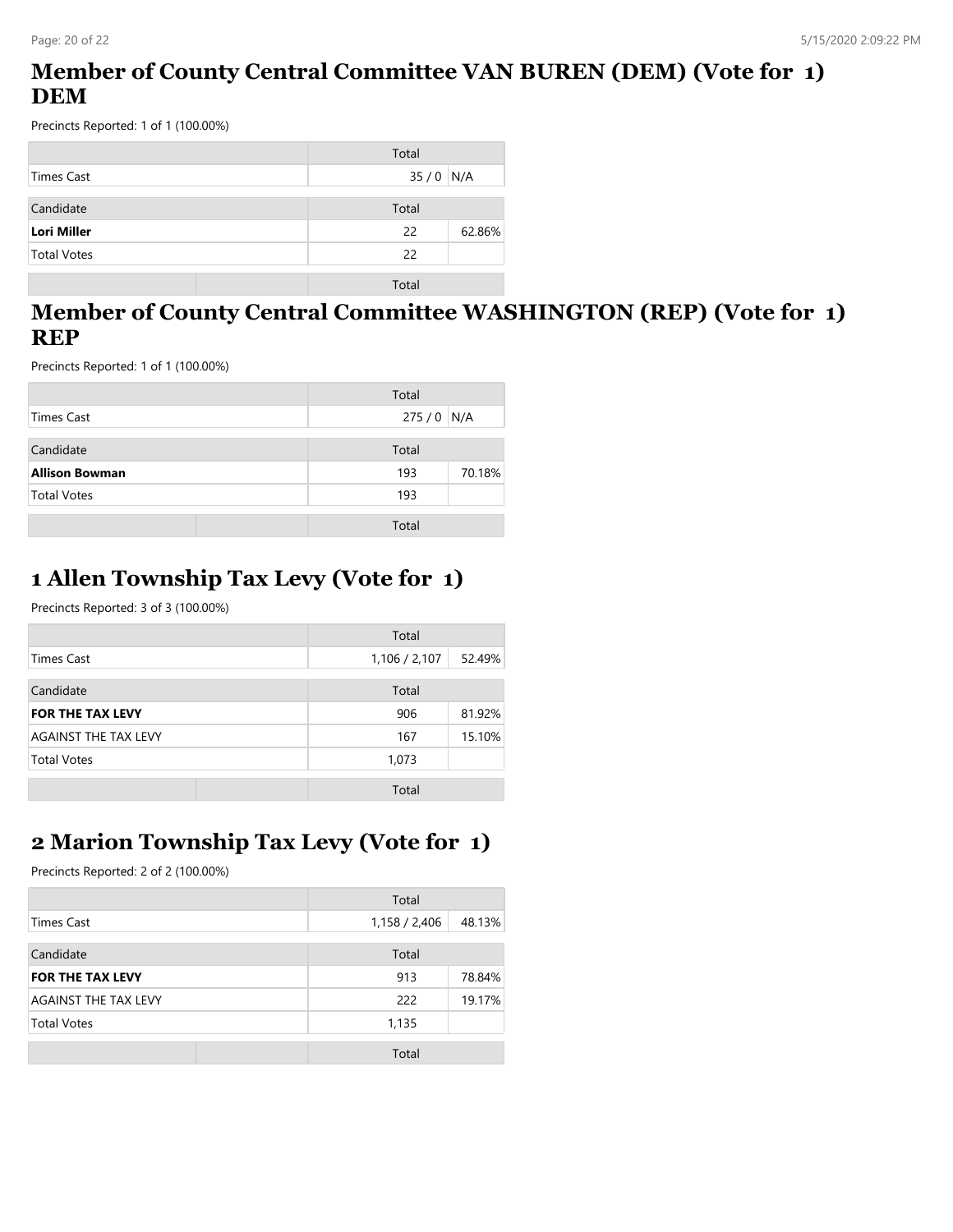### **3 Ada EVSD Income Tax (Vote for 1)**

Precincts Reported: 1 of 1 (100.00%)

|                        | Total    |        |
|------------------------|----------|--------|
| Times Cast             | 29 / 159 | 18.24% |
| Candidate              | Total    |        |
| FOR THE TAX            | 11       | 37.93% |
| <b>AGAINST THE TAX</b> | 18       | 62.07% |
| <b>Total Votes</b>     | 29       |        |
|                        | Total    |        |

### **4 Arcadia LSD Tax Levy (Vote for 1)**

Precincts Reported: 7 of 7 (100.00%)

|                             | Total       |        |
|-----------------------------|-------------|--------|
| Times Cast                  | 814 / 2,166 | 37.58% |
| Candidate                   | Total       |        |
| <b>FOR THE TAX LEVY</b>     | 514         | 63.14% |
| <b>AGAINST THE TAX LEVY</b> | 290         | 35.63% |
| <b>Total Votes</b>          | 804         |        |
|                             | Total       |        |

## **5 Findlay CSD Tax Levy (Vote for 1)**

Precincts Reported: 36 of 36 (100.00%)

|                             | Total          |        |
|-----------------------------|----------------|--------|
| <b>Times Cast</b>           | 8,732 / 26,593 | 32.84% |
| Candidate                   | Total          |        |
| FOR THE TAX LEVY            | 4,081          | 46.74% |
| <b>AGAINST THE TAX LEVY</b> | 4,529          | 51.87% |
| <b>Total Votes</b>          | 8,610          |        |
|                             | Total          |        |

### **6 Van Buren LSD Income Tax (Vote for 1)**

|                        | Total         |        |
|------------------------|---------------|--------|
| Times Cast             | 2,554 / 4,653 | 54.89% |
| Candidate              | Total         |        |
| <b>FOR THE TAX</b>     | 1,337         | 52.35% |
| <b>AGAINST THE TAX</b> | 1,171         | 45.85% |
| <b>Total Votes</b>     | 2,508         |        |
|                        | Total         |        |